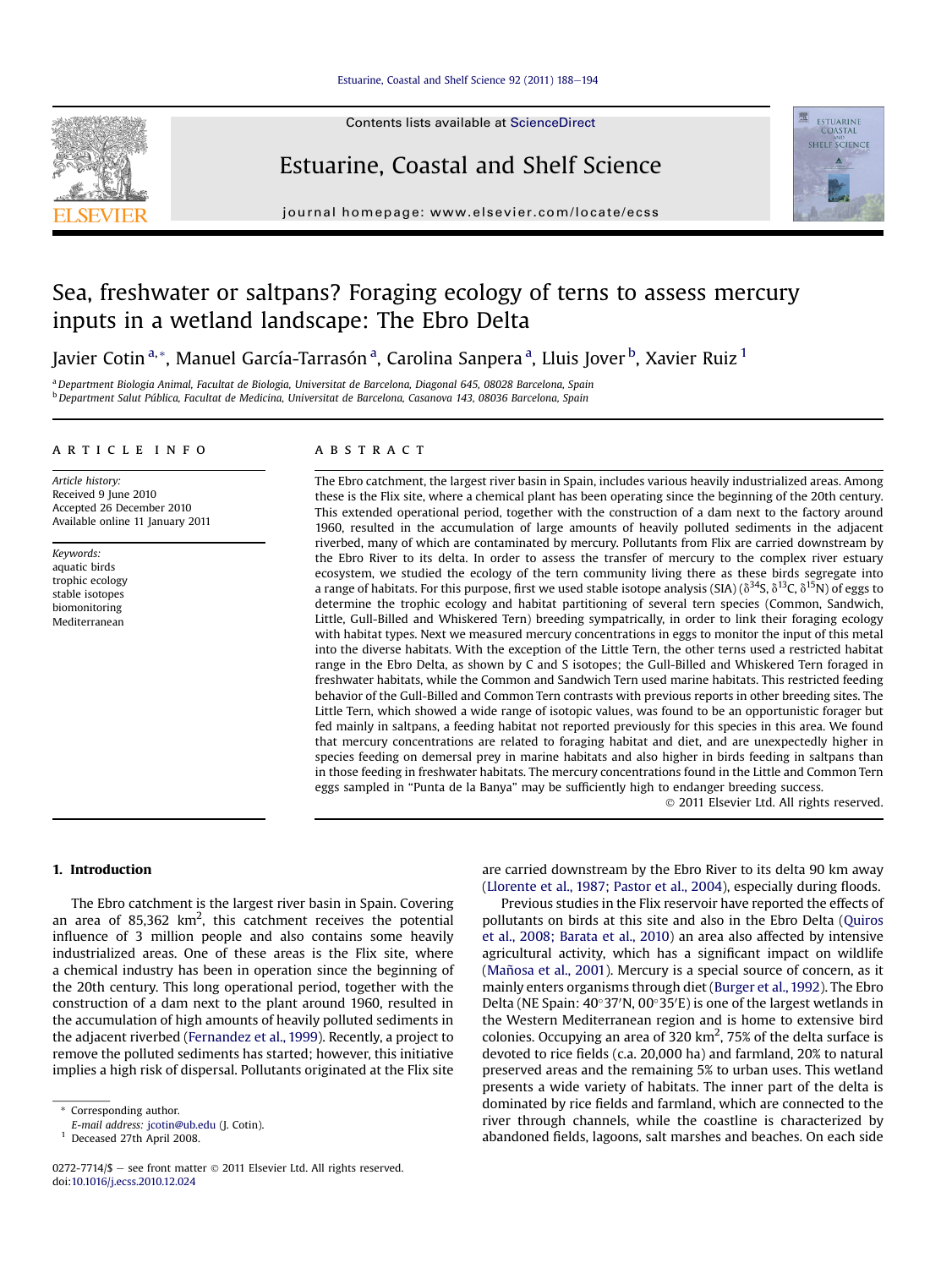of the Ebro Delta and surrounded by sea there are two arrowshaped sandy areas, known as the 'Punta del Fangar' and 'Punta de la Banya' (with an extension of 500 and 2500 ha respectively), the latter hosting a saltpan industry, which occupies over 1000 ha. Finally, the open sea and the northern and southern bays, molded by the two 'Puntas', conform the patchwork of habitats. The coastal lagoons, although connected to the sea and thus expected to hold brackish water, receive considerable freshwater input from the rice fields from spring to autumn, thereby lowering their salinity, which almost reaches that of freshwater during those seasons.

In order to study input of mercury from the Flix reservoir into the diverse habitats of the Ebro Delta, it is necessary to examine suitable target bioindicator species that forage in all the habitats present, as species used by [Quiros et al. \(2008\)](#page-6-0) and [Barata et al.](#page-5-0) [\(2010\)](#page-5-0) (family Ardeidae) have a narrower range of foraging habitats.

Terns are gull-related seabirds. They comprise 45 species grouped in 12 genera [\(Bridge et al., 2005](#page-5-0)) which are found worldwide; most of these are migratory birds and they have been widely used as bioindicators of pollution ([Becker et al., 1993b;](#page-5-0) [Nisbet et al., 2002; Guitart et al., 2003; Tavares et al., 2009\)](#page-5-0). The following five tern species breed in the Ebro Delta: Common Tern (Sterna hirundo, Linnaeus, 1758), Sandwich Tern (Sterna sandvicensis, Latham, 1787), Little Tern (Sternula albifrons, Pallas, 1764), Gull-Billed Tern (Gelochelidon nilotica, Gmelin, 1789) and Whiskered Tern (Chlydonias hybrida, Pallas, 1811). A wide variety of foraging habitats has been reported for these species: Freshwater habitats for the Whiskered Tern ([Latraube et al., 2005; Paillisson](#page-5-0) [et al., 2007](#page-5-0)); marine for the Sandwich Tern [\(Stienen et al., 2000\)](#page-6-0) and both marine and freshwater for the Common Tern [\(Becker](#page-5-0) [et al., 1997; Neubauer, 1998\)](#page-5-0). The last two species have been described as generalist foragers. The Little Tern uses several foraging habitats in Portugal [\(Paiva et al., 2008a](#page-6-0)), and in the Ebro Delta it has been observed foraging in channels, lagoons and lagoon mouths [\(Bertolero et al., 2005\)](#page-5-0). The Gull-Billed Tern feeds in terrestrial [\(Cabo and Sanchez, 1986](#page-5-0)), freshwater [\(Dies et al., 2005\)](#page-5-0), and even marine habitats [\(Stienen et al., 2008](#page-6-0)). Given their feeding strategies, these five tern species have the capacity to forage over the whole of the Ebro Delta. This trait thus makes them suitable candidates as bioindicators of mercury for the whole area.

These five Tern species have large colonies in the Ebro Delta (c.a. 350 pairs of Little Tern, 5000 of Common Tern, 500 of Gull-Billed Tern, 2000 of Sandwich Tern and 1200 of Whiskered Tern), thus making this wetland one of the tern hotspots in Spain. These species have recently increased their breeding populations in the delta, except the Little Tern, which has decreased about 50% ([Oro](#page-6-0) [et al., 2004\)](#page-6-0). Although all these species are classified as of "Least Concern" by Birdlife, terns face several threats, such as habitat loss, human disturbance, contamination, and predation by introduced species (feral cats, rats). Furthermore, in the Ebro Delta, tern populations have suffered fluctuations [\(Ferrer and Martinez-Vilalta,](#page-5-0) [1986\)](#page-5-0), these normally related to human disturbance of their breeding sites and foraging areas.

Mercury biomagnifies along trophic webs, but its bioavailability can vary among habitats. Therefore to assess mercury input to terns, a full understanding of their foraging ecology in the area is needed ([Nisbet et al., 2002; Sanpera et al., 2007b; Tavares et al.,](#page-6-0) [2007; Catry et al., 2008\)](#page-6-0). Stable isotope signatures of nitrogen  $(\delta^{15}N)$  and carbon  $(\delta^{13}C)$  have been extensively used in studies of seabird communities, focusing on their trophic ecology and relationships, to evaluate the relative importance of dietary sources to consumers ([Hobson et al., 1994; Forero and Hobson, 2003; Catry](#page-5-0) [et al., 2008; Cherel et al., 2008; Koiadinovic et al., 2008\)](#page-5-0).  $\delta^{15}N$ reflects the trophic level, with consumer signatures being higher than in their prey [\(Forero et al., 2005](#page-5-0)). This parameter therefore allows interpretation of trophic positions and food webs. Information about the source of carbon entering a food web can be obtained from  $\delta^{13}$ C [\(Hobson, 1999\)](#page-5-0), as there is a negative gradient between terrestrial  $-$  freshwater  $-$  marine habitats, and inshore/ benthic-linked food webs are more enriched in  $^{13}$ C than pelagic/ offshore ones [\(Michener and Schell, 1994](#page-5-0)). Isotopic sulphur signature ( $\delta^{34}$ S) is useful for determining the food sources of consumers (marine vs. terrestrial), because the essential sulphur-bearing compounds are incorporated into tissues without significant fractionation [\(Connolly et al., 2004](#page-5-0)).

The present study was performed on eggs. Terns are income breeders ([Hobson, 2006\)](#page-5-0); under this assumption most materials used in clutch formation are obtained directly from diet ([Ruiz et al.,](#page-6-0) [1998; Hobson et al., 2000](#page-6-0)), thus egg signatures reflect mainly the diet obtained in the neighboring area during this period of time. Moreover, tern eggs also reflect male foraging habitat as males provide females with prey during clutch formation [\(Nisbet, 1973;](#page-6-0) [Wiggins and Morris, 1986; Gonzalez-Solis et al., 2001\)](#page-6-0).

Here we assessed the potential exposure of an aquatic bird community that inhabits the Ebro Delta to mercury from the Flix reservoir. For this purpose, five tern species were used as bioindicators and the relationship between habitat use and mercury concentrations in clutches was examined. The first objective was to determine the trophic ecology and habitat partitioning of these species, in order to link their foraging ecology with certain habitats and compare them with the literature. The second objective was to measure mercury concentrations in tern eggs in order to establish whether values merit conservational concern. We tested the following main hypotheses; mercury concentrations are higher in terns feeding in freshwater habitats (which receive input from the Flix reservoir) than those feeding in marine and especially terrestrial habitats (as mercury bioavailability is higher in marine than terrestrial habitats). The results may be useful to define conservation policies to be applied in this area or other wetlands with similar tern communities ([Fasola and Bogliani, 1990; Goutner, 1990; Peste et al.,](#page-5-0) [2004; Paiva et al., 2008a\)](#page-5-0). This is of particular relevance in the Ebro Delta as the project that is being undertaken to remove polluted sediments may alter the rate of sediments carried downstream.

#### 2. Material and methods

#### 2.1. Sampling

Egg sampling was conducted during the breeding seasons of 2006 and 2008 at several tern colonies located in the Ebro Delta (see [Fig. 1](#page-2-0)). The Whiskered Tern ( $n = 11$ ) colony sampled was located in 'La Tancada' lagoon. Little Terns ( $n = 24$ ), Sandwich Terns  $(n = 20)$  and Common Terns  $(n = 10)$  samples were collected at 'Punta de la Banya' while Gull-Billed Terns ( $n = 20$ ) and the other Common Tern colonies ( $n = 19$ ) were sampled at 'Punta del Fangar'. The two Common Tern colonies were 23 km apart (36 km following the coastal line) [\(Fig. 1\)](#page-2-0). To avoid pseudo-replication, only one egg was collected per nest. To avoid population impacts, only nests with 3 eggs were sampled for the Gull-Billed, Common, Whiskered and Little Tern, and with 2 eggs in the case of the Sandwich Tern. Eggs were collected following the protocol approved by the Ebro Delta Natural Park and with the permission of the Serveis de Fauna i Pesca, Generalitat de Catalunya (Spain).

Eggs were labeled and kept refrigerated until reaching the laboratory where they were kept frozen ( $-20$  °C) until analysis. Egg content was then separated from the egg shell, weighed and placed into a glass container for freeze-drying. Freeze-dried samples were homogenized and a sub-sample was lipid-extracted for stable isotope analysis using methanol and chloroform, following Folch's method ([Folch et al., 1957](#page-5-0)).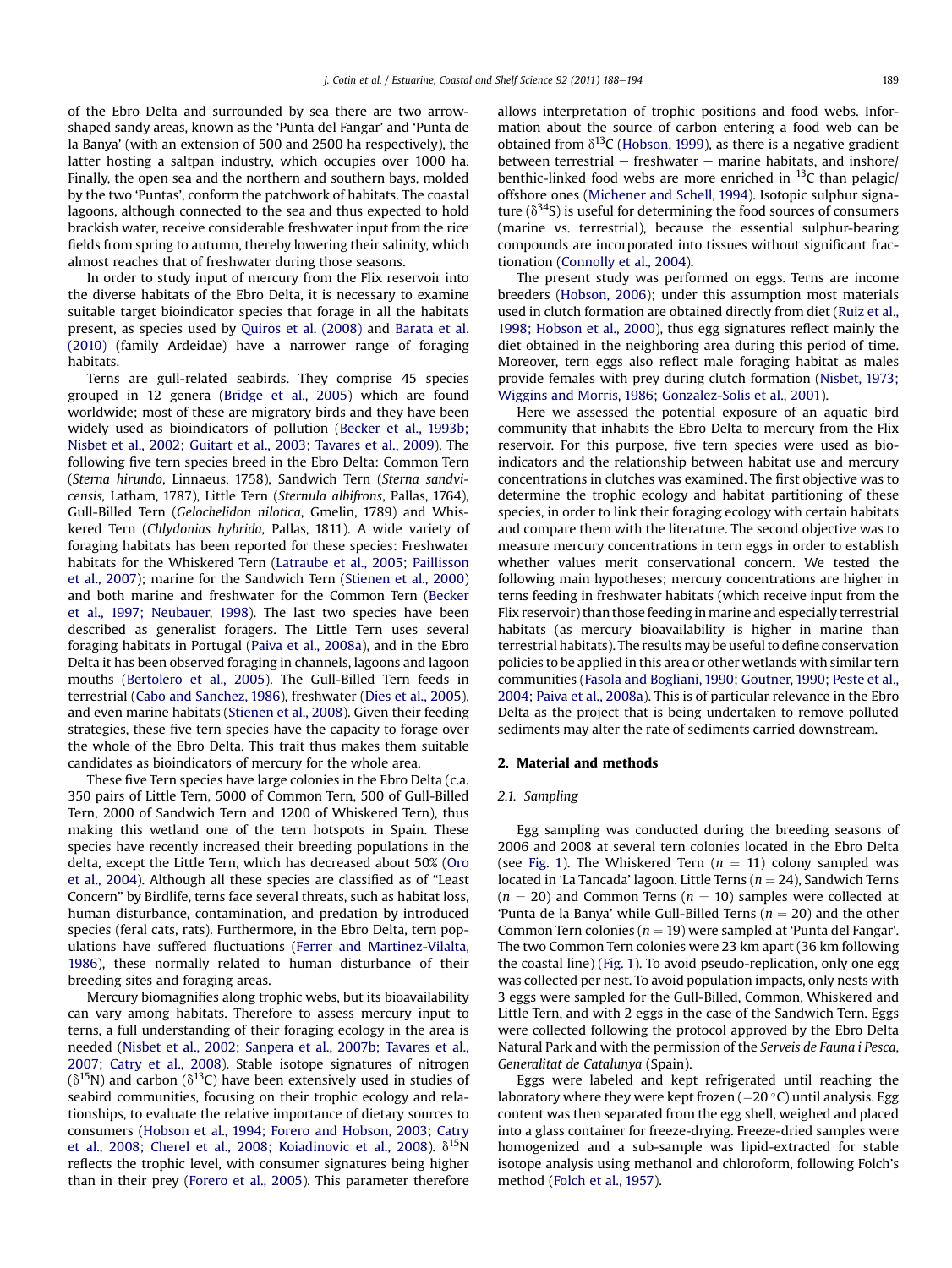<span id="page-2-0"></span>

Fig. 1. Map showing the sampling sites.

#### 2.2. Stable isotope analysis (SIA)

Lean sub-samples (ca. 0.36 mg for  $\delta^{13}$ C and  $\delta^{15}$ N; 3.6 mg for  $\delta^{34}$ S) of the homogenized eggs were placed in tin buckets and crimped for combustion. Isotopic analyses were carried out by EA-IRMS (elemental analysis-isotope ratio mass spectrometry) by means of a Thermo Finnigan Flash 1112 (for C and N)/1108 (for S) elemental analyzer coupled to a Delta isotope ratio mass spectrometer via a CONFLO III interface.

Stable isotope ratios were expressed in conventional notation as parts per thousand  $\binom{9}{00}$  following the equation:

 $\delta X = [(R \text{ sample}/R \text{ standard}) - 1] \times 1000,$ 

where X is <sup>15</sup>N or <sup>13</sup>C or <sup>34</sup>S and R is the corresponding <sup>15</sup>N/<sup>14</sup>N,  $13C/12C$  or  $34S/32S$  ratio. The standards for  $15N$ ,  $13C$  and  $34S$  were atmospheric nitrogen (AIR), Pee Dee Belemnite (PBD) and Canyon Diablo Troilite (CDT), respectively. Precision and accuracy for  $\delta^{13}C$ measurements was  $\leq 0.1\%_{\odot} \leq 0-0.3\%$  for  $\delta^{15}N$  and  $\leq 0.4$  for  $\delta^{34}S$ . The laboratory applies international standards, which are generally run for every 12 samples: IAEA CH<sub>7</sub> (87% of C), IAEA CH<sub>6</sub> (42% of C) and USGS 24 (100% of C) for <sup>13</sup>C; IAEA N1 and IAEA N2 (with 21% of N) and IAEA  $NO<sub>3</sub>$  (13.8% of N) for <sup>15</sup>N; and IAEA-S1, IAEA-S2 and IAEA-S3 for  $34$ S.

## 2.3. Mercury

Mercury concentrations were measured on an ICP-MS Perkin Elmer ELAN 6000. Before the measurement, freeze-dried samples were digested in  $H_2NO_3$  (3 ml) and  $H_2O_2$  (2 ml) in Savilles Teflon digestion vessels for 12 h at 100 $\degree$ C. Accuracy of analysis was checked by measuring certified reference material (Lobster hepatopancreas Tort-2 and Dogfish liver Dolt-3; National Research Council Canada). Mean recoveries ranged 98-100% for total mercury and no corrections were made. Mercury concentrations were expressed on a dry weight basis (ng  $g^{-1}$  dw).

Mercury and SIAs were performed at the Serveis Científico-Tècnics (Universitat de Barcelona)

#### 2.4. Statistical methods

Mercury concentration and stable isotope ratio data were routinely checked for normal distribution. The former showed clear skewed distributions, which were normalized by applying a logarithmic transformation. The isotopic values of one Common Tern egg from 'Punta del Fangar' were considered extreme ( $\delta^{15}N = 13.8$ ,  $\delta^{13}C = -23.54$  and  $\delta^{34}S = 4.38$ ) and were excluded from further statistical analyses and tables.

Species were compared using a one-way analysis of variance and applying the Levene test to check for homoscedasticity. The Welch correction was used accordingly. To test for "a posteriori" pairwise differences, we used SNK or Tamhane tests. Descriptive statistics and mean difference between groups and their 95% confidence intervals were used to show the results. Pearson's correlation coefficient was used to explore relationships between stable isotopes and mercury, applying the Bonferroni correction only for the whole group of species in order to maintain overall  $\alpha$  = 0.05. Statistical analysis was carried out using SPSS 15.0.

#### 3. Results

Little and Whiskered Terns presented the highest variability in stable isotopes and mercury concentrations (Table 1). The comparison of the six tern colonies showed significant differences in all the stable isotopes ( $\delta^{13}$ C: F<sub>Welch 5,37.2</sub> = 793, p < 0.001;  $\delta^{34}$ S: Fwelch 5,36.7 = 2613,  $p < 0.001$ ;  $\delta^{15}N$ : Fwelch 5,37.2 = 117,  $p < 0.001$ ). With regard to carbon signatures, the pairwise test showed four groups. Higher  $\delta^{13}$ C values corresponded to the Little Tern, followed by the Common Tern "Fangar". The Common Tern "Banya" and the Sandwich Tern formed a third group, with significantly

#### Table 1

Descriptive statistics of stable isotope signatures and mercury in eggs from the five tern species included in the study (Sternula albifrons, Gelochelidon nilotica, Chlidonias niger, Sterna sandvicensis and Sterna hirundo).

|                                                  |                         | N  | Mean    | <b>SD</b> | Min     | Max     |
|--------------------------------------------------|-------------------------|----|---------|-----------|---------|---------|
| $\overline{\delta^{15}N}$ (%)                    | Little Tern             | 24 | 14.6    | 0.9       | 12.6    | 16.4    |
|                                                  | Gull-billed Tern        | 20 | 13.4    | 0.7       | 12.6    | 14.8    |
|                                                  | Whiskered Tern          | 11 | 12.6    | 0.9       | 11.5    | 14.9    |
|                                                  | Sandwhich Tern          | 20 | 12.1    | 0.3       | 11.3    | 12.7    |
|                                                  | Common Tern<br>'Fangar' | 18 | 10.9    | 0.3       | 10.2    | 11.4    |
|                                                  | Common Tern<br>'Banya'  | 10 | 13.3    | 0.5       | 12.6    | 14.0    |
| $\delta^{13}C\left(\substack{0\\ \infty}\right)$ | Little Tern             | 24 | $-14.6$ | 2.1       | $-18.3$ | $-11.8$ |
|                                                  | Gull-billed Tern        | 20 | $-24.8$ | 0.5       | $-25.5$ | $-23.4$ |
|                                                  | Whiskered Tern          | 11 | $-24.6$ | 0.7       | $-26.2$ | $-23.6$ |
|                                                  | Sandwhich Tern          | 20 | $-18.0$ | 0.2       | $-18.3$ | $-17.7$ |
|                                                  | Common Tern<br>'Fangar' | 18 | $-17.5$ | 0.2       | $-17.9$ | $-17.1$ |
|                                                  | Common Tern<br>'Banya'  | 10 | $-17.9$ | 0.2       | $-18.2$ | $-17.6$ |
| $\delta^{34}S\ (\%)$                             | Little Tern             | 24 | 9.4     | 3.3       | 4.3     | 15.9    |
|                                                  | Gull-billed Tern        | 20 | 1.6     | 0.6       | 0.5     | 2.5     |
|                                                  | Whiskered Tern          | 11 | 3.4     | 1.5       | 1.2     | 5.5     |
|                                                  | Sandwhich Tern          | 20 | 18.5    | 0.3       | 17.8    | 18.8    |
|                                                  | Common Tern<br>'Fangar' | 18 | 17.0    | 0.6       | 16.0    | 17.8    |
|                                                  | Common Tern<br>'Banya'  | 10 | 19.0    | 0.4       | 18.4    | 19.6    |
| [Hg] ppb                                         | Little Tern             | 24 | 4150.1  | 1973.7    | 1375.7  | 8621.9  |
|                                                  | Gull-billed Tern        | 20 | 1770.1  | 699.9     | 879.2   | 3686.6  |
|                                                  | Whiskered Tern          | 11 | 2576.6  | 1319.9    | 1119.6  | 5591.5  |
|                                                  | Sandwhich Tern          | 20 | 2727.2  | 1264.3    | 1030.7  | 4999.8  |
|                                                  | Common Tern<br>'Fangar' | 18 | 1139.6  | 264.3     | 588.1   | 1663.8  |
|                                                  | Common Tern<br>'Banya'  | 10 | 4148.9  | 1940.9    | 1138.5  | 7631.7  |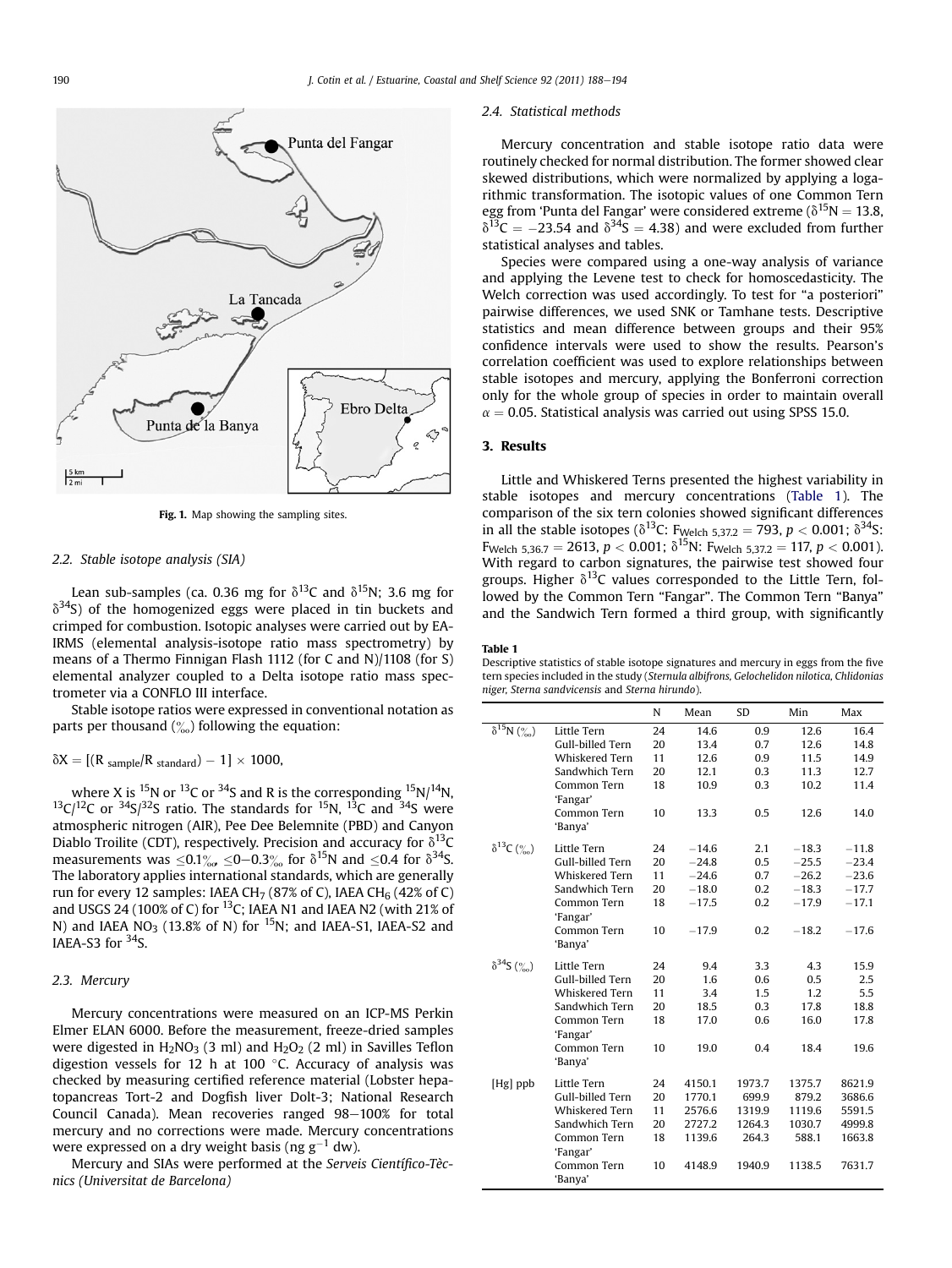lower values, although these were very close to those reported for the Common Tern "Fangar". The Whiskered and Gull-Billed Terns showed lower  $\delta^{13}$ C values. The mean difference between the two Common Tern colonies was quite small  $(0.42%)$  (Fig. 2). Sulphur signatures showed almost the same groups outlined with carbon signatures but in a different sorting order. The Common Tern "Banya" and the Sandwich Tern showed the highest. The Common Tern "Fangar" showed a mean value close to that of the first group but significantly lower. The Little Tern showed intermediate values while the lowest  $\delta^{34}$ S signatures corresponded to Whiskered and Gull-Billed Terns, which were similar but significantly different (Fig. 2). With reference to nitrogen, pairwise tests showed significant differences, again delineating four groups. The highest  $\delta^{15}N$ values corresponded to the Little Tern, followed by the Gull-Billed Tern and the Common Tern "Banya" with values around  $13.3\%$ . Significantly lower signatures were observed for the Sandwich Tern and the lowest  $\delta^{15}N$  corresponded to the Common Tern "Fangar". The Whiskered Tern showed intermediate values with a relative high variability, and its mean value did not differ from those of the Sandwich Tern, Gull-Billed Tern or Common Tern "Banya" (Fig. 2).

Mean mercury concentrations were higher for the Little and Common Tern "Banya" ([Table 1](#page-2-0)). Significant differences were found in mercury concentrations between the six tern colonies  $(F_{5,97} = 19.841, p < 0.001)$ . We grouped terns in four categories (from higher to lower Hg concentrations): the Little Tern and Common Tern "Banya", the Sandwich Tern and Whiskered Tern, the Gull-Billed Tern, and finally the Common Tern "Fangar" (Fig. 3).

No significant linear relationships were found among the three stable isotopes analyzed when the Bonferroni correction was applied.  $\delta^{15}N$  signatures and mercury concentrations showed a linear relationship when considering all species simultaneously. This relationship was mainly due to a species-cluster effect. From an intra-species view, only the Little Tern presented a positive correlation between nitrogen and mercury ( $r = 0.63$ ,  $P = 0.001$ ) (Fig. 4).



Fig. 2. 3D-scatterplot showing the distribution of  $\delta^{15}N$ ,  $\delta^{34}S$  and  $\delta^{13}C$  signatures of the five tern species: Little Tern (pentagons), Sandwich Tern (circles), Common Tern "Banya" (upwards triangles), Common Tern "Fangar" (downwards triangles), Gull-Billed Tern (squares) and Whiskered Tern (rhombus).



Fig. 3. Plot showing the mean position of the five tern species, according to log[Hg] ppb and  $\delta^{15}$ N signatures. Dot indicates mean value, and lines their corresponding 95% confidence intervals.

#### 4. Discussion

The isotopic values of  $\delta^{13}C$  and  $\delta^{34}S$  of the six tern colonies showed three distinct patterns. These were related mainly to differences in the foraging habitats exploited. The first group comprised the Sandwich and Common Tern. This isotopic pattern, characterized by high  $\delta^{34}S$  and intermediate  $\delta^{13}C$  signatures, was close to values reported for marine feeders in the Ebro Delta, such as those of the Audouin's Gull, a species that relies mainly on discarded fish [\(Sanpera et al., 2007a](#page-6-0)) and the Yellow-legged gull, which also uses mainly marine resources at this site ([Ramos et al.,](#page-6-0) [2009\)](#page-6-0). The Sandwich Tern has typically been described as a marine feeder ([Stienen et al., 2000\)](#page-6-0) and no other foraging habitat has ever been reported for this species. Although the Common Tern also feeds over freshwater in some areas [\(Becker et al., 1997; Neubauer,](#page-5-0) [1998\)](#page-5-0), it is reported mainly as a marine forager ([Becker et al., 1993;](#page-5-0) [Granadeiro et al., 2002\)](#page-5-0) and isotopic signatures indicate this is the



Fig. 4. Scatterplot of the dispersion between  $\delta^{15}N$  signatures and mercury of the Little Tern. Relation between Hg and  $\delta^{15}N$  is shown by the continuous line.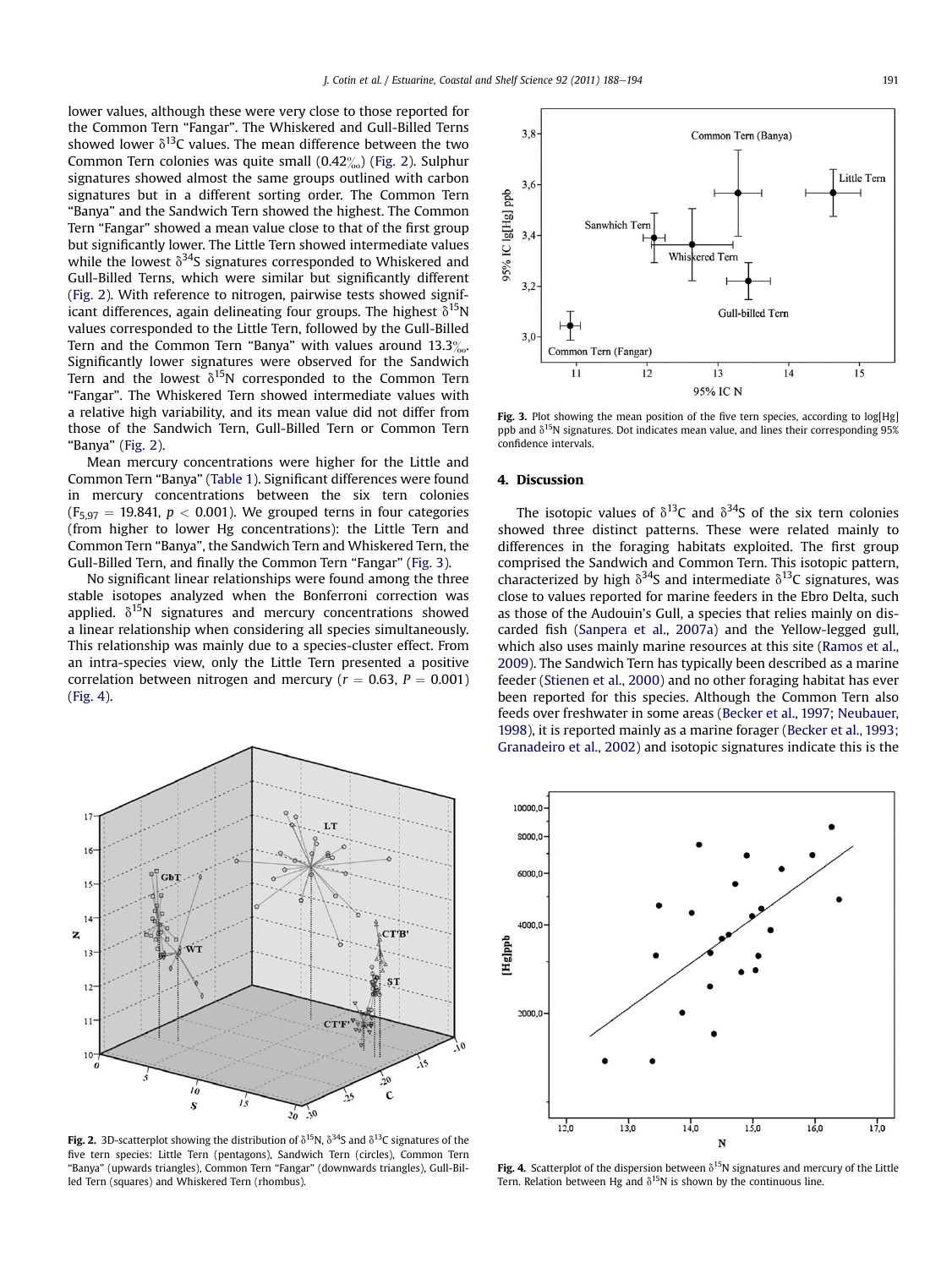feeding strategy that this species follows in the Ebro Delta. This observation is consistent with the findings of other studies [\(Arcos](#page-5-0) [et al., 2002; Guitart et al., 2003](#page-5-0)). However, although the slight differences in the isotopic values of  $\delta^{13}$ C and  $\delta^{34}$ S between the two Common Tern colonies pointed to local differences, the huge differences in  $\delta^{15}N$  indicate that the colonies used different resources. In fact, while [Arcos et al. \(2002\)](#page-5-0) reported that the Common Tern in the Ebro Delta fed mainly on epipelagic fish (Clupeiforms), [Oro and Ruiz \(1997\)](#page-6-0) found that this species also fed on discarded fish. Both observations are consistent with the feeding strategies described by [Guitart et al. \(2003\)](#page-5-0) and [Mateo et al. \(2004\)](#page-5-0) for the colonies at "Punta del Fangar" (which rely mainly on epipelagic fish) and "Punta de la Banya" (where demersal resources were obtained from fish discards).

The Whiskered and Gull-Billed Terns showed low  $\delta^{13}C$  and  $\delta^{34}S$ signatures. The former feeds mainly on aquatic preys in wetlands ([Latraube et al., 2005; Paillisson et al., 2007](#page-5-0)), and the rice fields, marshes and lagoons in the Ebro Delta are suitable foraging habitats for this species. Carbon isotopic data from heron species feeding in these habitats in the delta show very similar values (Purple heron Ardea purpurea  $\delta^{13}C = -24.1$  n = 16 SD = 0.87; Squacco Heron Ardeola ralloides  $\delta^{13}C = -22.9$  n = 15 SD = 0.47, unpublished data). Although reported to be a generalist feeder on a range of prey [\(Goutner, 1991\)](#page-5-0), such as grasshoppers and caterpillars ([Mathew et al., 1998](#page-5-0)), amphibians and beetles ([Cabo and](#page-5-0) [Sanchez, 1986\)](#page-5-0), crayfish, insects and fish [\(Dies et al., 2005](#page-5-0)) or even fiddle crabs (Uca tangeri) ([Stienen et al., 2008](#page-6-0)), the Gull-Billed Tern behaves like a freshwater forager in this locality, as shown by its low  $\delta^{13}$ C range. The slight differences found in the  $\delta^{34}$ S signatures between the two species would indicate that while the Gull-Billed Tern also exploits terrestrial habitats (with lower  $\delta^{34}S$ values), in agreement with previous studies [\(Andersen, 1945;](#page-5-0) [Bogliani et al., 1990; Sanchez et al., 1991](#page-5-0)), the Whiskered Tern may use brackish waters (increasing its S isotopic values). It is of interest to note that the Common Tern egg collected on "Punta del Fangar" that was excluded from the analysis presented isotopic values very similar to the freshwater foragers. This observation indicates individual foraging strategies, even when this foraging behavior has not been described previously for this tern population ([Arcos et al., 2002; Mateo et al., 2004\)](#page-5-0).

The Little Tern showed high  $\delta^{13}$ C and intermediate  $\delta^{34}$ S signatures. Previous studies carried out at Ria Formosa (Portugal) report on some of the factors that influence the selection of foraging habitats by this species, such as prey abundance, channels with strong currents, proximity to saltpans and conspecific information ([Paiva et al., 2008a](#page-6-0)). Many studies have identified saltpans as a breeding habitat ([Catry et al., 2004; Oro et al., 2004; Peste et al.,](#page-5-0) [2004; Paiva et al., 2006a\)](#page-5-0) and remark that this species is an opportunistic feeder and thus may use a wide variety of foraging grounds. The only limitation would be its small foraging range of 4–6 km when breeding [\(Fasola and Bogliani, 1990; Perrow et al.,](#page-5-0) [2006](#page-5-0)). Observational data from transects in the Ebro Delta show that these birds forage in channels, lagoons and lagoon mouths, while salt marshes are avoided and rice fields are rarely visited ([Bertolero et al., 2005](#page-5-0)); however, that study did not include transects in the saltpans (located at "Punta de la Banya" and where our samples were taken).  $\delta^{13}$ C isotopic values for this species reflect a foraging habitat that differs to that of sea/freshwater/terrestrial habitats and that is very similar to those reported by [Tavares et al.](#page-6-0) [\(2007\)](#page-6-0) in Little Terns feeding in Portuguese saltpans. In coastal hypersaline habitats, changes in primary producers raise the  $\delta^{13}C$ signature [\(Michener and Schell, 1994](#page-5-0)). This finding indicates that Little Terns at "Punta de la Banya" feed mainly in the saltpans, which is the main habitat around the colony. Moreover, the high variance in their isotopic values also indicates the use of other habitats to a lesser extent, thus pointing to individual foraging strategies. Furthermore, the  $\delta^{15}N$  values of this species were the highest of the tern species examined. As the diet of the Little Tern is based mainly on fish and prawns ([Norman, 1992; Bogliani et al.,](#page-6-0) [1994; Paiva et al., 2006b\)](#page-6-0), the high  $\delta^{15}N$  signatures are probably the result of an increased basal signature in this habitat rather than differences in the trophic levels occupied.

Regarding mercury concentrations, our results indicate that the influence from riverine inputs from the Flix reservoir into the freshwater habitats of the Ebro Delta is lower than the mercury input to the marine foodwebs. Nevertheless, mercury derived from intensive agricultural activities in the wetland system [\(Mañosa](#page-5-0) [et al., 2001](#page-5-0)) and from the industry located along the riverside, specially in the Flix Reservoir [\(Barata et al., 2010](#page-5-0)), may have accumulated in the sand banks of the Ebro Delta over the years, especially in the southern hemidelta, as materials carried by the Ebro river are mainly deposited there by the Liguro-Provençal-Catalan oceanic current [\(Guitart et al., 2003](#page-5-0)). However, riverine inputs have probably increased the mercury baseline of neighboring marine foodwebs, as has been reported for Audouin's Gull chicks in the Ebro Delta when compared with other colonies elsewhere in the Mediterranean ([Sanpera et al., 2007a\)](#page-6-0). Mercury concentrations in freshwater foragers (Whiskered Tern) are related mainly to the river contaminant input and are in the same range as those reported for the Purple Heron and the Little Egret at this site ([Barata et al., 2010](#page-5-0)). In contrast, the Gull-Billed Tern, which shows partial terrestrial habitat use, showed lower mercury concentrations. Differences in mercury concentrations between the marine species may be related to their differential bioavailability in marine ecosystems, as demersal fish reach higher mercury loads than epipelagic ones ([Arcos et al., 2002\)](#page-5-0); thus, Common Terns sampled in "Punta de la Banya", which have access to fish discards, had the highest mercury concentrations of all the marine feeders. These concentrations were close to those reported for Audouin's Gull eggs at the same locality, a species that also feeds on fish discards ([Morera et al., 1997](#page-5-0)). Higher mercury concentrations have been reported only for the Common Tern in the Elbe estuary ([Becker](#page-5-0) [et al., 1993a\)](#page-5-0), a heavily polluted area. Other studies on mercury content of the Common Tern feeding mainly on epipelagic fish in several sites in Europe and North America ranged from 800 to almost 2000 ppb ([Monteiro et al., 1999; Guitart et al., 2003; Becker](#page-5-0) [and Munoz Cifuentes, 2004; Burger and Gochfeld, 2006; Bond and](#page-5-0) [Diamond, 2009\)](#page-5-0), with most values around 1000 ppb. Although the Sandwich Tern feeds on epipelagic fish, its larger size may allow capture of bigger prey with higher pollutant loads. Finally, the Little Tern presented the highest mercury concentrations. This observation is attributed to a different mercury baseline in the saltpan food webs. Relatively high concentrations of this pollutant have also been found in Little Terns feeding in saltpans in Portugal ([Tavares et al., 2007; Paiva et al., 2008b](#page-6-0)). The concentrations in those birds were found to be higher than those of Little Terns in the Baltic Sea feeding mainly in marine ecosystems [\(Thyen et al.,](#page-6-0) [2000](#page-6-0)).

Finally, the relatively high mercury concentrations in the Little Tern and Common Tern colonies in "Punta de la Banya" may be reaching critical values that endanger breeding success. However, embryos of Charadriformes species show an intermediate range sensitivity to mercury compared with other bird families such as Anseriformes (higher sensitivity) or Falconiformes (lower sensitivity) [\(Heinz et al., 2009](#page-5-0)). Thus studies to evaluate these effects are required. The striking variability observed in  $\delta^{15}N$  signatures for Little Tern allowed us to detect a clear relationship between mercury and nitrogen signatures (i.e. trophic level), a predictable observation given the known underlying biomagnification process that occurs for mercury.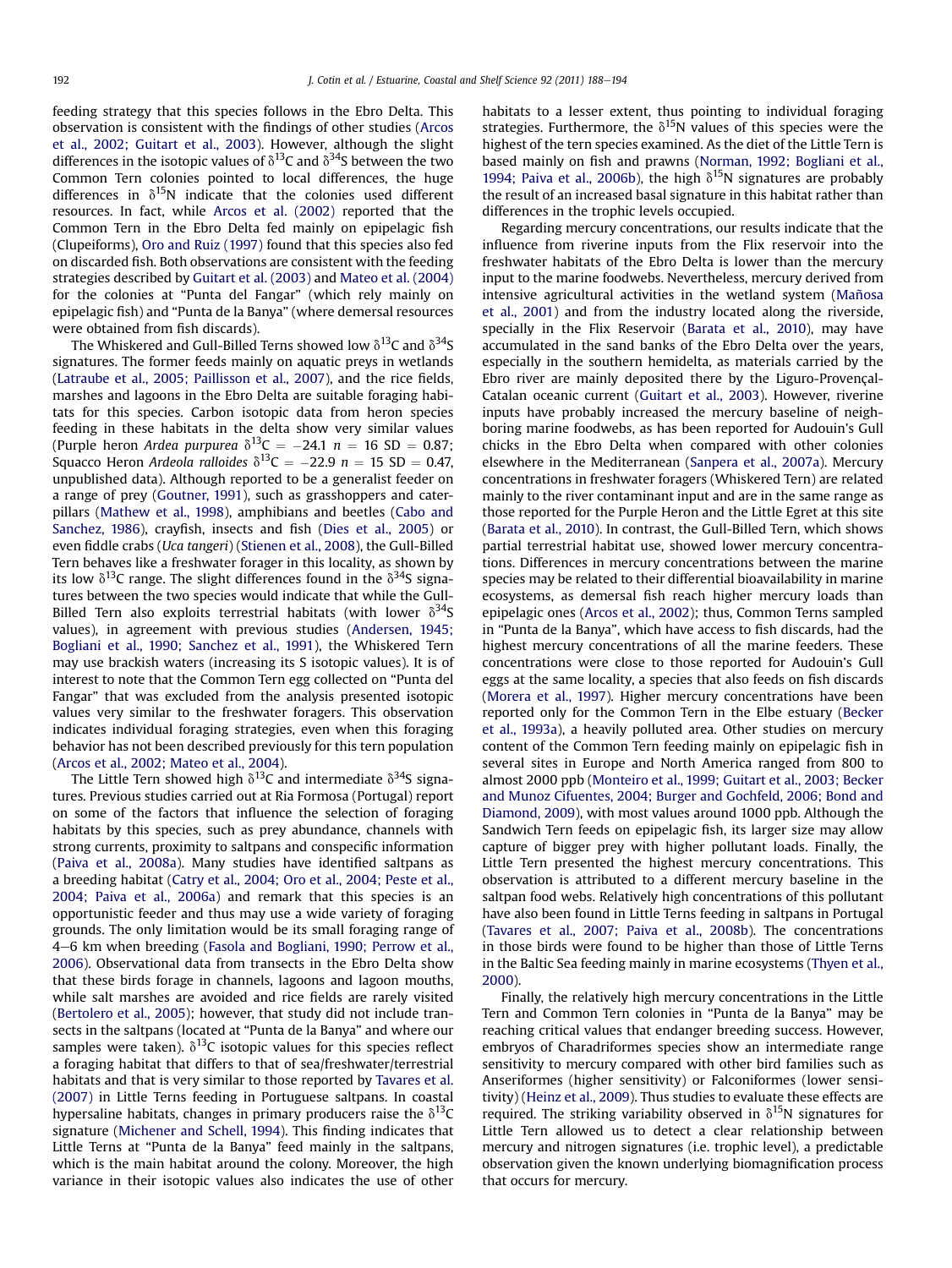<span id="page-5-0"></span>In summary, the tern community in the Ebro Delta reveals outstanding differences in habitat use as a result of niche segregation. These differences allowed us to interpret their mercury concentrations. In this regard, mercury load was found to be unexpectedly higher in terns feeding in marine habitats than in freshwater ones. We propose that this finding is associated with decades of accumulation of polluted sediments from the river in the sand banks of the Ebro Delta. Potential alterations induced by changes in the fisheries, saltpan and/or crop management should be adequately evaluated to preserve the diverse tern community inhabiting this area. Moreover, further research into mercury concentrations in seabirds feeding in marine habitats and saltpans is recommended. Given the mercury concentrations we found in eggs of Little and Common Terns, further studies are of particular relevance in order to monitor whether the mercury load of these species has become a conservation concern.

#### Acknowledgments

The authors wish to acknowledge the kindly cooperation of the personnel at the Parc Natural del Delta de l'Ebre for the facilities during fieldwork. Thanks are given to Sergi Ferrer and the staff at the Serveis científico-tècnics (UB, Spain) for their help during the sample collection and laboratory analysis. Javier Cotín was supported by a BRD grant from the Universitat de Barcelona (Spain). The present work was funded by the project 'Metalls pesants i organoclorats en el curs inferior i delta del riu Ebre: La ornitofauna com a bioindicadora (Ministerio de Medio Ambiente, Spain, Agència Catalana de l'Aigua, Departament de Medi Mabient i Habitatge, Generalitat de Catalunya) and by Fundación BBVA (BIOCON06/113; project EMECO).

#### References

- Andersen, J., 1945. The food of the Gull-Billed Tern, Gelochelidon nilotica (Gm.). Dansk Ornithologisk Forenings Tidsskrift 39, 198-205.
- Arcos, J.M., Ruiz, X., Bearhop, S., Furness, R.W., 2002. Mercury levels in seabirds and their fish prey at the Ebro Delta (NW Mediterranean): the role of trawler discards as a source of contamination. Marine Ecology Progress Series  $232, 281-290$ .
- Barata, C., Fabregat, M.C., Cotin, J., Huertas, D., Sole, M., Quiros, L., Sanpera, C., Jover, L., Ruiz, X., Grimalt, J.O., Pina, B., 2010. Blood biomarkers and contaminant levels in feathers and eggs to assess environmental hazards in heron nestlings from impacted sites in Ebro basin (NE Spain). Environmental Pollution 158, 704-710.
- Becker, P.H., Frank, D., Sudmann, S.R., 1993. Temporal and spatial pattern of Common Tern (Sterna hirundo) foraging in the Wadden sea. Oecologia 93, 389-393.
- Becker, P.H., Frank, D., Wagener, M., 1997. Luxury in freshwater and stress at sea? The foraging of the Common Terra Sterna hirundo. Ibis 139, 264–269.
- Becker, P.H., Schuhmann, S., Koepff, C., 1993a. Hatching failure in Common Terns (Sterna hirundo) in relation to environmental chemicals. Environmental Pollution 79,  $207 - 213$ .
- Becker, P.H., Furness, R.W., Henning, D., 1993b. Mercury dynamics in young Common Tern (Sterna hirundo) chicks from a polluted environment. Ecotox $icology$  2, 33-40.
- Becker, P.H., Munoz Cifuentes, J., 2004. Contaminants in bird eggs. Recent spatial and temporal trends. Wadden Sea Ecosystem  $18, 5-24$ .
- Bertolero, A., Oro, D., Martinez Vilalta, A., Lopez, M.A., 2005. Selection of foraging habitats by Little Terns Sterna albifrons at the Ebro delta (NE Spain). Revista Catalana d'Ornitologia 21, 37-42.
- Bogliani, G., Fasola, M., Canova, L., Saino, N., 1990. Food and foraging rhythm of a specialized Gull-Billed Tern population Gelochelidon nilotica. Ethology Ecology & Evolution 2, 175-181.
- Bogliani, G., Fasola, M., Canova, L., Saino, N., 1994. Prey selection by parents and chicks of the Little Tern Sterna albifrons. Avocetta 18,  $9-11$ .
- Bond, A.L., Diamond, A.W., 2009. Mercury concentrations in seabird tissues from Machias Seal Island, New Brunswick, Canada. Science of the Total Environment 407, 4340-4347.
- Bridge, E.S., Jones, A.W., Baker, A.J., 2005. A phylogenetic framework for the terns (Sternini) inferred from mtDNA sequences: implications for taxonomy and plumage evolution. Molecular Phylogenetics and Evolution 35, 459-469.
- Burger, J., Gochfeld, M., 2006. Temporal trends in mercury, cadmium and lead in eggs of Common Terns in New Jersey, USA, 1971-2005. Journal of Ornithology 147, 144.
- Burger, J., Nisbet, I.C.T., Gochfeld, M., 1992. Metal levels in regrown feathers -Assessment of contamination on the wintering and breeding grounds in the same individuals. Journal of Toxicology and Environmental Health 37, 363-374.
- Cabo, J.M., Sanchez, J.M., 1986. Recent Information on Gelochelidon nilotica in Morocco and its diet. Alauda 54, 207-212.
- Catry, T., Ramos, J.A., Catry, I., Allen-Revez, M., Grade, N., 2004. Are salinas a suitable alternative breeding habitat for Little Terns Sterna albifrons? Ibis  $146.247-257.$
- Catry, T., Ramos, J.A., Le Corre, M., Kojadinovic, J., Bustamante, P., 2008. The role of stable isotopes and mercury concentrations to describe seabird foraging ecology in tropical environments. Marine Biology 155, 637-647.
- Cherel, Y., Le Corre, M., Jaquemet, S., Menard, F., Richard, P., Weimerskirch, H., 2008. Resource partitioning within a tropical seabird community: new information from stable isotopes. Marine Ecology Progress Series 366, 281-291.
- Connolly, R.M., Guest, M.A., Melville, A.J., Oakes, J.M., 2004. Sulfur stable isotopes separate producers in marine food-web analysis. Oecologia 138, 161-167.
- Dies, J.I., Marin, J., Perez, C., 2005. Diet of nesting Gull-Billed Terns in eastern Spain. Waterbirds 28, 106-109.
- Fasola, M., Bogliani, G., 1990. Foraging ranges of an assemblage of Mediterranean seabirds. Colonial Waterbirds  $13.72-74.$
- Fernandez, M., Alonso, C., Gonzalez, M., Hernandez, L., 1999. Occurrence of organochlorine insecticides, PCBs and PCB congeners in waters and sediments of the Ebro River (Spain). Chemosphere 38, 33-43.
- Ferrer, X., Martinez-Vilalta, A., 1986. Fluctuations of the gull and tern populations in the Ebro Delta, north-east Spain (1960–1985). In: Medmaravis, Monbailliu, X. (Eds.), Mediterranean Marine Avifauna, vol. 12. Springer-Verlag, Berlín y Heidelberg, pp. 273-284.
- Folch, J., Lees, M., Stanley, G.H.S., 1957. A simple method for the isolation and purification of total lipides from animal tissues. Journal of Biological Chemistry 226, 497-509.
- Forero, M.G., Gonzalez-Solis, J., Hobson, K.A., Doncazar, J.A., Bertellotti, M., Blanco, G., Bortolotti, G.R., 2005. Stable isotopes reveal trophic segregation by sex and age in the southern giant petrel in two different food webs. Marine Ecology-Progress Series 296, 107-113.
- Forero, M.G., Hobson, K.A., 2003. Using stable isotopes of nitrogen and carbon to study seabird ecology: applications in the Mediterranean seabird community. Scientia Marina 67, 23-32.
- Gonzalez-Solis, J., Sokolov, E., Becker, P.H., 2001. Courtship feedings, copulations and paternity in Common Terns, Sterna hirundo. Animal Behaviour 61, 1125-1132.
- Goutner, V., 1991. Food and feeding ecology of Gull-Billed terns (Gelochelidon nilotica) in Greece. Revue d'Ecologie (La Terre Et La Vie) 46, 373-384.
- Goutner, V., 1990. Habitat selection of Little Terns in the Evros delta, Greece. Colonial Waterbirds 13, 108-114.
- Granadeiro, J.P., Monteiro, L.R., Silva, M.C., Furness, R.W., 2002. Diet of Common Terns in the Azores, Northeast Atlantic. Waterbirds.
- Guitart, R., Mateo, R., Sanpera, C., Hernandez-Matias, A., Ruiz, X., 2003. Mercury and selenium levels in eggs of Common Terns (Sterna hirundo) from two breeding colonies in the Ebro Delta, Spain. Bulletin of Environmental Contamination and Toxicology 70, 71-77.
- Heinz, G.H., Hoffman, D.J., Klimstra, J.D., Stebbins, K.R., Kondrad, S.L., Erwin, C.A., 2009. Species differences in the sensitivity of avian embryos to methylmercury. Archives of Environmental Contamination and Toxicology 56, 129-138.
- Hobson, K., 2006. Using stable isotopes to quantitatively track endogenous and exogenous nutrient allocations to eggs of birds that travel to breed. Ardea 94,  $359 - 369.$
- Hobson, K.A., 1999. Tracing origins and migration of wildlife using stable isotopes: a review. Oecologia  $120, 314-326$ .
- Hobson, K.A., Piatt, J.F., Pitocchelli, J., 1994. Using stable isotopes to determine seabird trophic relationships. Journal of Animal Ecology 63, 786-798.
- Hobson, K.A., Sirois, J., Gloutney, M.L., 2000. Tracing nutrient allocation to reproduction with stable isotopes: a preliminary investigation using colonial waterbirds of Great Slave Lake. Auk 117, 760-774.
- Koiadinovic, J., Menard, F., Bustamante, P., Cosscon, R.P., Le Corre, M., 2008. Trophic ecology of marine birds and pelagic fishes from Reunion Island as determined by stable isotope analysis. Marine Ecology-Progress Series 361, 239-251.
- Latraube, F., Trotignon, J., Bretagnolle, V., 2005. Breeding biology of Whiskered tern Chlidonias hybridus in Brenne (France). Alauda 73, 425-429.
- Llorente, G., Farran, A., Ruiz, X., Albaiges, J., 1987. Accumulation and distribution of hydrocarbons, polychlorobyphenyls, and DDT in tissues of 3 species of Anatidae from the Ebro Delta (Spain). Archives of Environmental Contamination and Toxicology  $16, 563 - 572$ .
- Mañosa, S., Mateo, R., Guitart, R., 2001. A review of the effects of agricultural and industrial contamination on the Ebro delta biota and wildlife. Environmental Monitoring and Assessment 71, 187-205.
- Mateo, R., Gil, C., Badia-Vila, M., Guitart, R., Hernandez-Matias, A., Sanpera, C., Ruiz, X., 2004. Use of fatty acids to explain variability of organochlorine concentrations in eggs and plasma of Common Terns (Sterna hirundo). Ecotoxicology  $13.545 - 554.$
- Mathew, K.L., Lukose, C., Pethani, K.V., Dave, H.R., 1998. Foraging behaviour of the Gull-Billed Tern, Sterna nilotica. Pavo 36, 15-18.
- Michener, R.H., Schell, D.M., 1994. Stable isotope ratios as tracers in marine aquatic food webs. In: Lajtha, K., Michener, R.H. (Eds.), Stable Isotopes in Ecology and Environmental Science. Blackwell Scientific Publications, London, pp. 138-157.
- Monteiro, L.R., Granadeiro, J.P., Furness, R.W., Oliveria, P., 1999. Contemporary patterns of mercury contamination in the Portuguese Atlantic inferred from mercury concentrations in seabird tissues. Marine Environmental Research 47, 137-156.
- Morera, M., Sanpera, C., Crespo, S., Jover, L., Ruiz, X., 1997. Inter and intraclutch variability in heavy metals and selenium levels in Audouin's gull eggs from the Ebro Delta, Spain. Archives of Environmental Contamination and Toxicology 33, 71–75.